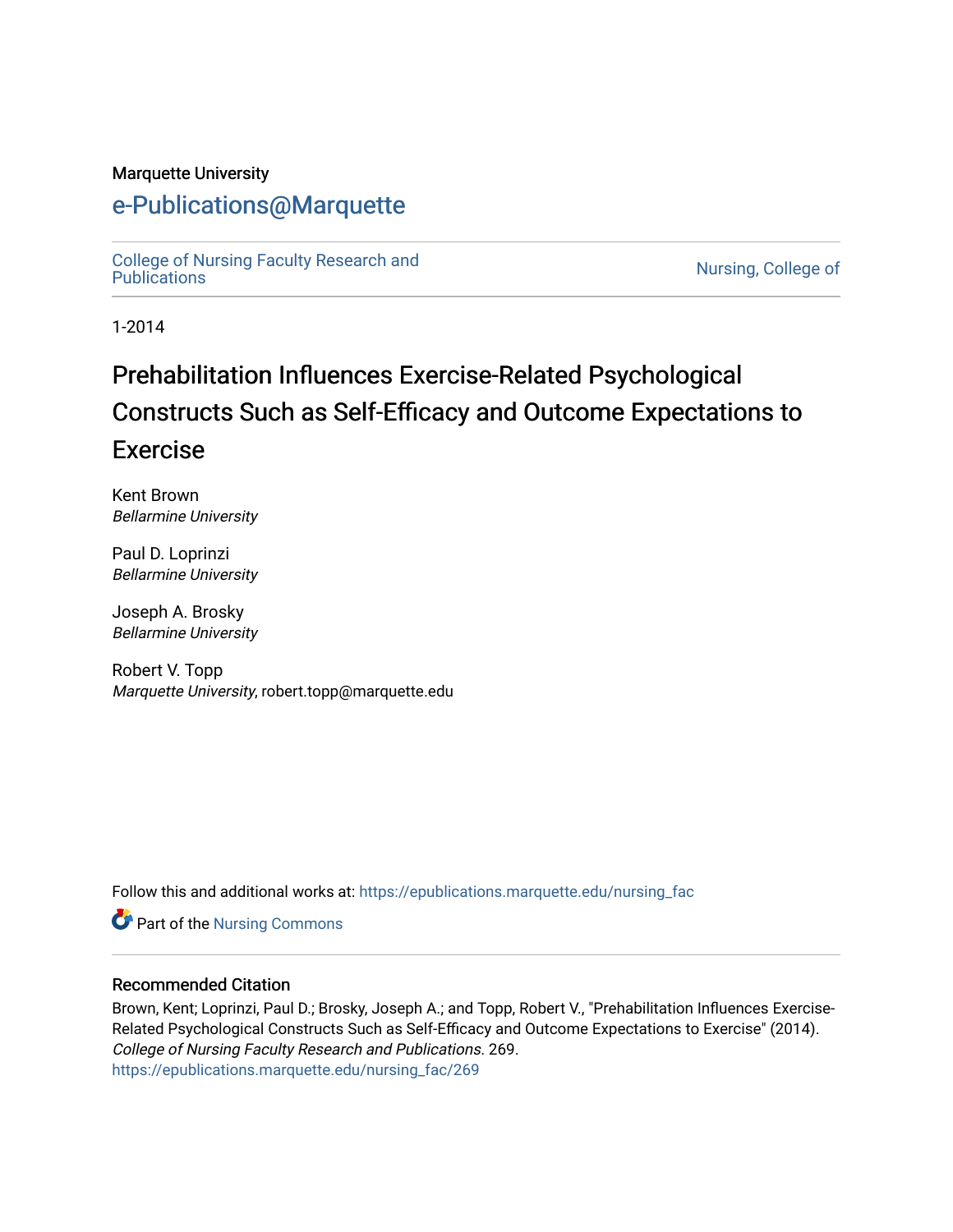**Marquette University**

## **e-Publications@Marquette**

## *Nursing Faculty Research and Publications/College of Nursing*

*This paper is NOT THE PUBLISHED VERSION;* **but the author's final, peer-reviewed manuscript.** The published version may be accessed by following the link in the citation below.

*Journal of Strength and Conditioning Research*, Vol. 28, No. 1 (January 2014): 201-209. [DOI.](https://doi.org/10.1519/JSC.0b013e318295614a) This article is © Wolters Kluwer and permission has been granted for this version to appear in [e-](http://epublications.marquette.edu/)[Publications@Marquette.](http://epublications.marquette.edu/) Wolters Kluwer does not grant permission for this article to be further copied/distributed or hosted elsewhere without the express permission from Wolters Kluwer.

# Prehabilitation Influences Exercise-Related Psychological Constructs Such as Self-efficacy and Outcome Expectations to Exercise

Kent Brown Exercise Science Department, Bellarmine University, Louisville, Kentucky Paul D. Loprinzi Exercise Science Department, Bellarmine University, Louisville, Kentucky Joseph A. Brosky Physical Therapy Department, Bellarmine University, Louisville, Kentucky Robert Topp, Marquette University, Milwaukee, Wisconsin

## Abstract

Brown, K, Loprinzi, PD, Brosky, JA, and Topp, R. Prehabilitation influences exercise-related psychological constructs such as self-efficacy and outcome expectations to exercise. *J Strength Cond Res* 28(1): 201–209,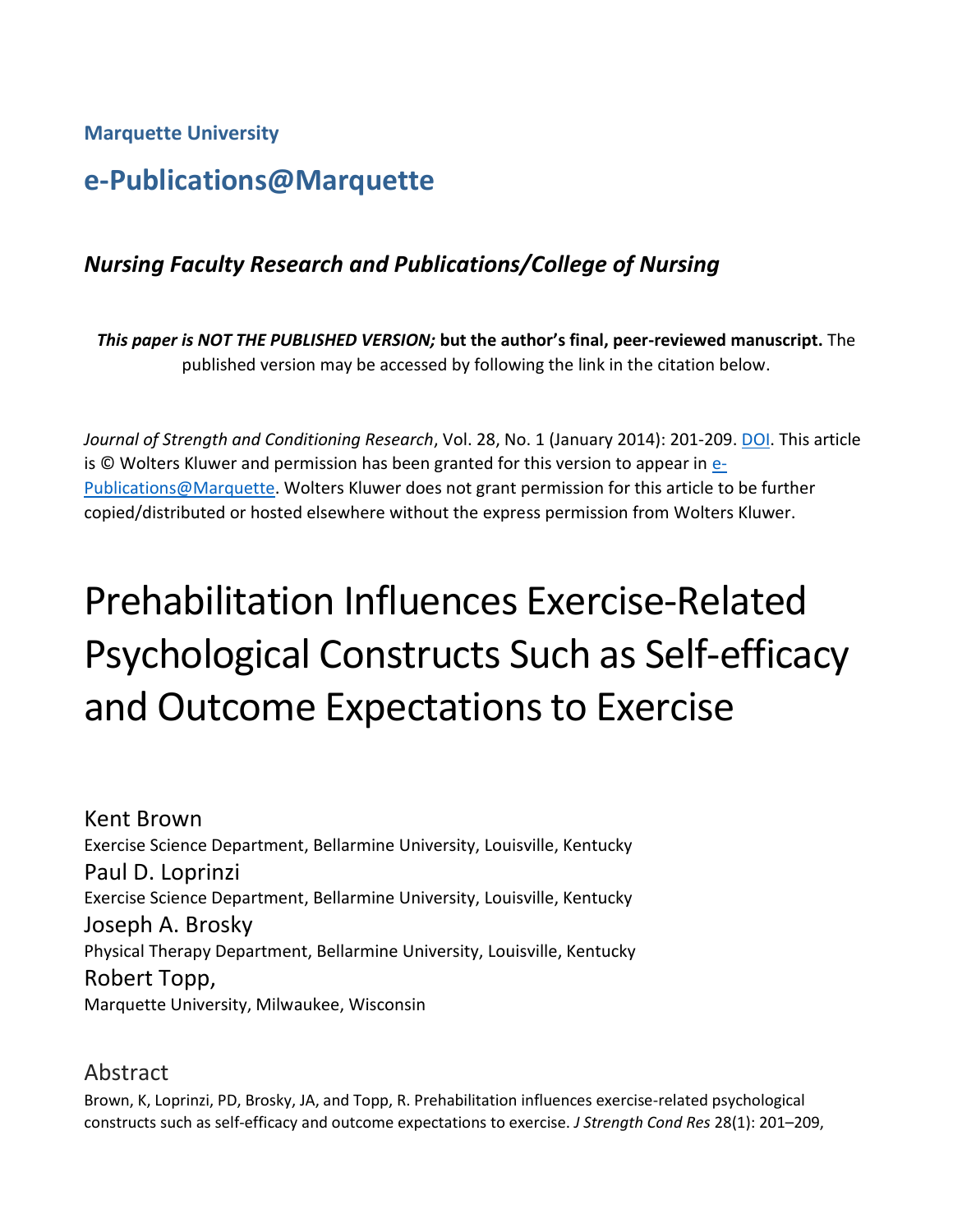2014—Osteoarthritis (OA) is a clinical condition affecting more than 27 million Americans. There is no known cure for OA other than replacing the diseased joint with a joint prosthesis, a process called total knee arthroplasty (TKA). The TKA projections for the year 2016 are 1,046,000, and this number is predicted to increase by 600% to more than 3.4 million cases by 2030. The purpose of this study was to determine whether knee OA patients who engage in guided exercise (prehabilitation) before their TKA report higher levels of selfefficacy to exercise (SEE) and higher outcome expectations for exercise (OEE) than those who do not. Thirty-one participants were randomized into 2 groups (16 in prehabilitation group [PRE] and 15 in control group [CON]), all participants completed the protocol (22 women and 9 men). The PRE group participated in an exercise intervention (prehabilitation) 3 times per week for 8 weeks before TKA. One-way repeated measures analysis of variance was used to investigate the effects of group (PRE vs. CON), time (baseline T1, T2, T3, and T4), and the interaction of group and time on the dependent variables of SEE and OEE. This analysis indicated that SEE did not change over time (*p* = 0.62) or between the groups (*p* = 0.86). The analysis of the OEE indicated a significant time effect ( $p = 0.008$ ). Post hoc analysis indicated that the CON group significantly declined between T2 and T4. The PRE group did not significantly change their OEE over the 4 data collection points of the study.

## Introduction

Among adults with osteoarthritis (OA), participation in regular exercise has been shown to reduce the rate of functional decline  $(20)$ . Exercise is considered to be a cornerstone of rehabilitation following total knee arthroplasty (TKA); however, there has been less attention placed on the role of exercise in preparation before an individual undergoing TKA, referred to as prehabilitation. Previous research using exercise as an intervention before TKA (i.e., prehabilitation) indicates that preoperative knee strength is a consistent predictor of preoperative ( $6$ ) and postoperative functioning among TKA patients ( $30$ ).

Although there is emerging empirical evidence that prehabilitation may positively influence postoperative outcomes, such as functional ability  $(4,7,17,26)$ , it is unclear as to how a preoperative program combining both education and exercise will affect postoperative psychological parameters (e.g., their confidence to engage in exercise rehabilitation) related to recovery and rehabilitation (<sup>5</sup>). Unfortunately, efforts to help patients adopt an exercise program are often unsuccessful. It may be even harder to get the patient to adopt an exercise program, especially if those patients are experiencing pain, such as during the postoperative period.

For many older individuals, aging is associated with a loss of perceived control  $(18)$ . This loss of control could be due in part to the lowering of one's confidence (i.e., self-efficacy) to participate in exercise programs without causing harm. Based on major tenents from the Social Cognitive Theory (SCT), one way to promote exercise behavior is to enhance exercise self-efficacy or an individual's confidence in their ability to overcome exerciserelated barriers (<sup>3</sup>). Researchers have shown that exercise self-efficacy, a key construct of the SCT, is an important predictor of the adoption and maintenance of exercise behavior  $(12)$ . To improve exercise activity in older adults, it is useful to consider self-efficacy expectations (desired results) to exercise, along with outcome expectations (expected benefits and costs of performing a behavior), that are key constructs of the SCT. Both self-efficacy expectations and outcome expectations toward exercise positively influence motivation to exercise and sustained exercise behavior  $(^{24})$ .

Our previous work ( $\bar{'}$ ), along with those of others ( $4,17,26$ ), has demonstrated that prehabilitation is effective in improving postoperative functional ability. However, at this point, we have a limited understanding as to how prehabilitation may influence exercise-related psychological constructs (e.g., self-efficacy or outcome expectations), which in turn may be mediating the relationship between prehabilitation and postoperative outcomes. As a result, future research is needed to examine the effects of prehabilitation on psychological constructs. If research shows that prehabilitation can positively influence these parameters, then this information will help us better understand possible underlying mechanisms through which prehabilitation may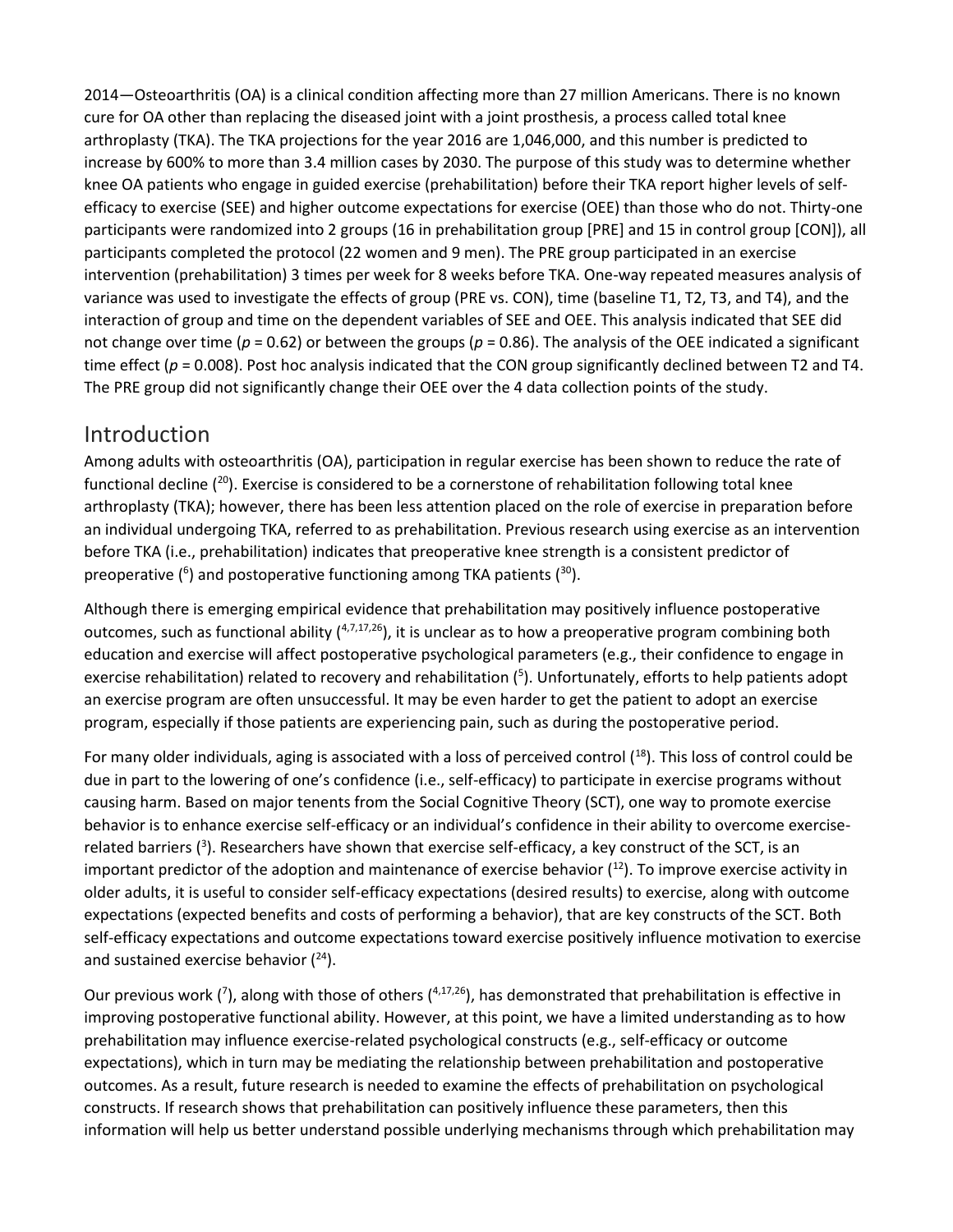improve postoperative outcomes. This knowledge may in turn help in the development and implementation of effective prehabilitation programs.

The purpose of this study was to determine whether knee OA patients who engage in guided exercise (prehabilitation) before TKA report higher levels of self-efficacy to exercise (SEE) and higher outcome expectations for exercise (OEE) than those who do not. We hypothesize that patients who complete an 8-week prehabilitation program before TKA will demonstrate higher perceptions of self-efficacy and outcome expectations than those not engaging in a prehabilitation program before and after their TKA. If prehabilitation impacts these psychological constructs, this will provide some evidence explaining the underlying mechanisms between prehabilitation, motivation to exercise, and sustained postoperative exercise behavior.

## Methods

#### Experimental Approach to the Problem

This study was a randomized clinical trial approved by the University's institutional review board. Participants, after providing consent, were randomly assigned to an intervention or a control condition. Randomization occurred by participants selecting from shuffled unmarked envelopes containing a card assigning them to either a prehabilitation group (treatment) or a usual treatment group (control). Participants in the control condition received the usual care before and after their TKA. Usual care was defined as a 2- to 3-hour educational program administered approximately 2 weeks before the TKA. All participants completed measures of their SEE and OEE 8 weeks before their TKA survey (T1), 1 week (T2) before surgery, and again at 1 (T3) and 2 (T4) weeks after their TKA. These procedures resulted in 2 study groups (control and intervention) being measured 4 times (baseline T1, T2, T3, and T4) over the duration of the study.

#### Participants

Eligible community-residing individuals aged 40 years or older were initially identified by the staff attending a single orthopedic surgical clinic. All patients who initially met the inclusion criteria and were scheduled to have an elective TKA at least 8 weeks before their surgery were invited to participate in the study. The exclusion criteria can be seen in Table 1. Potential participants were excluded if they reported a history of uncontrolled angina, cardiomyopathy severe enough to compromise cardiac functioning, any other health problem that prohibited moderate exercise, or if they were currently taking nitrates, digitalis, or phenothiazines. These exclusion criteria are based on the American College of Sports Medicine's guidelines ( $^2$ ). Potential participants were also excluded if they reported involvement in an exercise program more than 1 time per week during the previous month. This method strived to ensure a sample that was as representative as possible of communityresiding adults who were scheduled for unilateral TKA for treatment for knee OA  $(^{9,16})$ . Only individuals who reported no contraindications to moderate intensity exercise, who were scheduled for a unilateral TKA, who were 40 years or older, and who stated they could make a commitment to the research protocol were included as participants for this study. Potential participants who were unable to read and write English or engage in a formal exercise program greater than once per week were excluded from the study. These exclusion/inclusion criteria resulted in 31 individuals being included in the study with 18 participants completing all 4 data collection points and being included in the sample for analysis. This sample included 11 women and 7 men (*n* = 9 PRE, *n*= 9 CON) who comprised the two study groups. A flow diagram of the allocation process is shown in Figure 1.

**Table 1:** Exclusion criteria: criteria to exclude subjects from starting or continuing in the exercise protocol (modified from ACSM, 2009).\*

1. Symptomatic CAD as evidence by uncontrollable angina or a diagnosed MI within the past 1 year.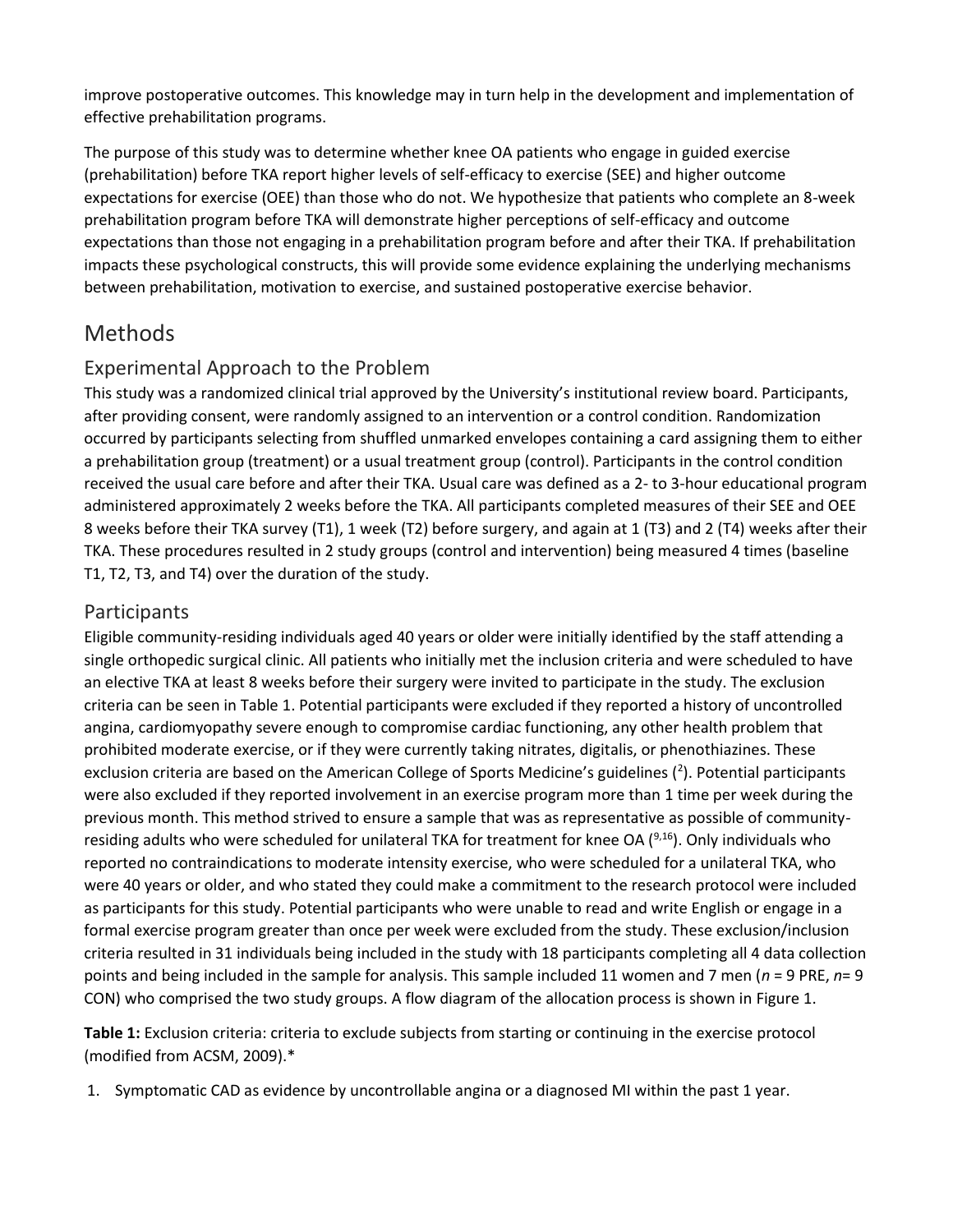- 2. Presence or history of cardiac dysrhythamias requiring therapy, including uncontrolled ventricular arrhythmia,<br>5 PVC per minute, ventricular fibrillation, flutter, standstill, tachycardia, supraventricular tachycardia, idioventricular rhythms, atrial flutter or fibrillation, and second- or third-degree heart block.
- 3. Documented CHF as evidence of an S3 at rest or exercise, rales after exercise, or a documented medical history of CHF.
- 4. Severe aortic stenosis demonstrated by syncope and angina orsevere left ventricular hypertrophy with S-T segment or T-wave changes on EKG.
- 5. Suspected or known dissecting aneurysm or history of ventricular aneurysm.
- 6. Acute myocarditis, pericarditis, subacute endocarditis, or acute rheumatic fever.
- 7. Systemic or pulmonary emboli within the past 3 months.
- 8. Acute thrombophlebitis or intracardiac thrombi.
- 9. A recent significant change in the resting EKG.
- 10. Uncontrolled hypertension (diastolic . 100, or systolic .175 at rest)
- 11. Peripheral vascular disease severe enough to prevent moderate intensity walking for 30 minutes.
- 12. COPD severe enough to prevent moderate intensity exercise for 10 minutes.
- 13. A history of cerebrovascular disease, which has result in permanent mental or physical disability.
- 14. Other chronic disease, which contraindicates moderate-intensity exercise for 10 minutes, including but not limited to vascular disease, cancer, and severe renal or hepatic disease.
- 15. Any condition that requires the subject to take anti-anginal medications, lithium, tricyclic antidepressants, phenothiazides, and MAO inhibitors.
- 16. Younger than 40 years.
- 17. Unable to read and/or understand English.
- 18. Unable to agree to participate in the research protocol for 10 weeks.
- 19. Known or suspected latex allergy.

\*CAD = coronary artery disease; MI = myocardial infarction; PVC = premature ventricular contractions; CHF = congestive heart failure; EKG = electrocardiogram; COPD = chronic obstructive pulmonary disease; MAO = monoamine oxidize inhibitors, are first generation antidepressants.

**Figure 1:** Flow diagram of participants through randomized intervention.

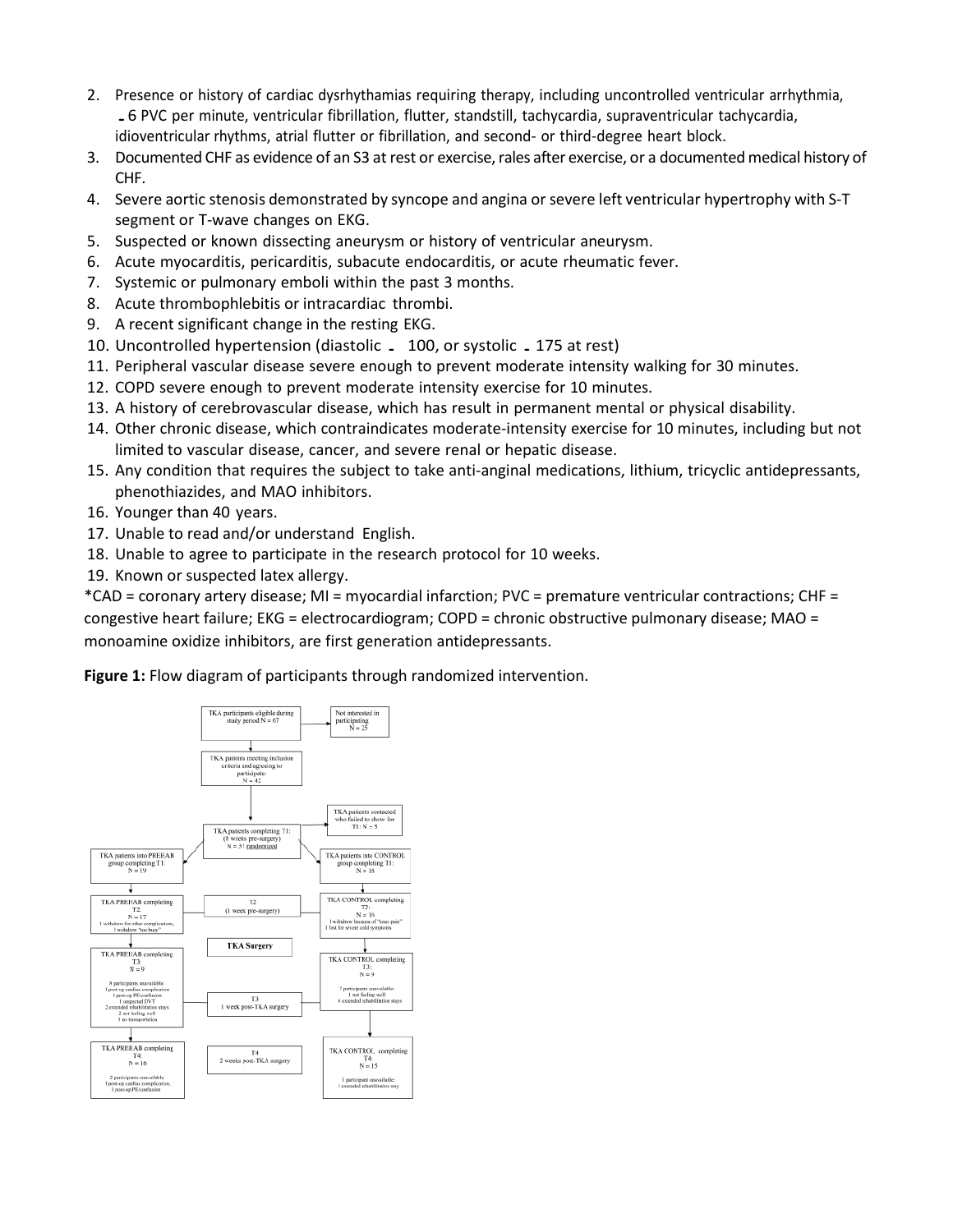An a priori power analysis was performed to determine the sample size for adequate statistical power. The anticipated effect sizes for this study were conservatively estimated. The study used the intent to treat (ITT)  $(^8)$ principle of retaining all participants randomized into the prehabilitation group regardless of their adherence with the prehabilitation intervention. Participants lost to follow-up would be replaced through oversampling to maintain a sufficient sample size to ensure adequate statistical power. The standard method of determining sample size between treatments with covariance correction for baseline scores within a repeated measures model used the following formula  $(^{23})$ :

$$
n = 2(Z\beta + Z\alpha)^{2}(1 - r^{2})/(\text{Mean } 1 - \text{Mean } 2/SD)^{2}.
$$

A conservative  $r^2$  between pretest and posttest means was estimated to be 0.5 (level of correlation) for each variable being studied to estimate sample size. These sample size estimates are based on obtaining statistical power (1 – β) of 0.80 for the analysis of each dependent variable with an overall  $\alpha$  = 0.05. Under these assumptions, the sample needed in each group to complete the posttest to yield approximately 80% power is presented in Table 2. Therefore, it was estimated that by enrolling 40 subjects and using the ITT principle, anticipating a 25% dropout the proposed final sample of 30 subjects (*n* = 15 per study group) will have at least 80% power to detect a clinically significant effect of the treatments on the principle dependent variables.

|                      |                      |                     |                 | Samplesizeneeded       |
|----------------------|----------------------|---------------------|-----------------|------------------------|
| Variable             | Baseline (Mean 6 SD) | Expected change (f) | Effect size (d) | per group ( <i>n</i> ) |
| Self-efficacy        | 4.98 6 1.18          | 2.4 (48%)           | 4.14            |                        |
| Outcome expectations | 4.29 6 0.39          | 0.35(8%)            | 0.80            | 15                     |

**Table 2:** Sample size estimates for outcome variables were based on previous studies (16,32).

#### Intervention

The individuals in the prehabilitation group were introduced to an exercise program that was based on the constructs of the SCT. Table 3 dislays how the SCT concepts were applied within the exercise intervention program  $(13)$ . These concepts included the appropriate skills, knowledge and adequate incentives to perform a given behavior, and confidence in one's ability to take action to overcome barriers needed for successful outcomes. The construct of self-efficacy was targeted by using strategies from the SCT that include: (a) setting incremental goals, (b) behavioral contracting (committing to a formal contract), (c) monitoring, and (d) reinforcement (feedback from self-monitoring or record keeping). Observational learning occurred as the participants learn through the experiences of credible others (professional trainers) rather than through their own experience. Finally, the use of reinforcements (using motivation) to change behavior was done by having the participants meet with the a member of the research team once a week to reinforce his or her good progress and help maintain his or her good exercise behavior.

| Concept      | Definition                           | Application in study                               |  |  |
|--------------|--------------------------------------|----------------------------------------------------|--|--|
| Reciprocal   | Environmental factors influence      | Study participants are introduced to the physical  |  |  |
| determinism  | individuals but individuals can also | therapy center and are influenced by its           |  |  |
|              | influence their environments and     | environment. Prehabilitation also influences their |  |  |
|              | regulate his or her own behavior     | home environment.                                  |  |  |
| Outcome      | Beliefs about the likelihood and     | Changing expectations of physical outcomes due to  |  |  |
| expectations | value of the consequences of         | sedentary subjects being introduced to exercise    |  |  |
|              | behavior choices                     | intervention.                                      |  |  |

**Table 3:** Social Cognitive Theory concepts (14).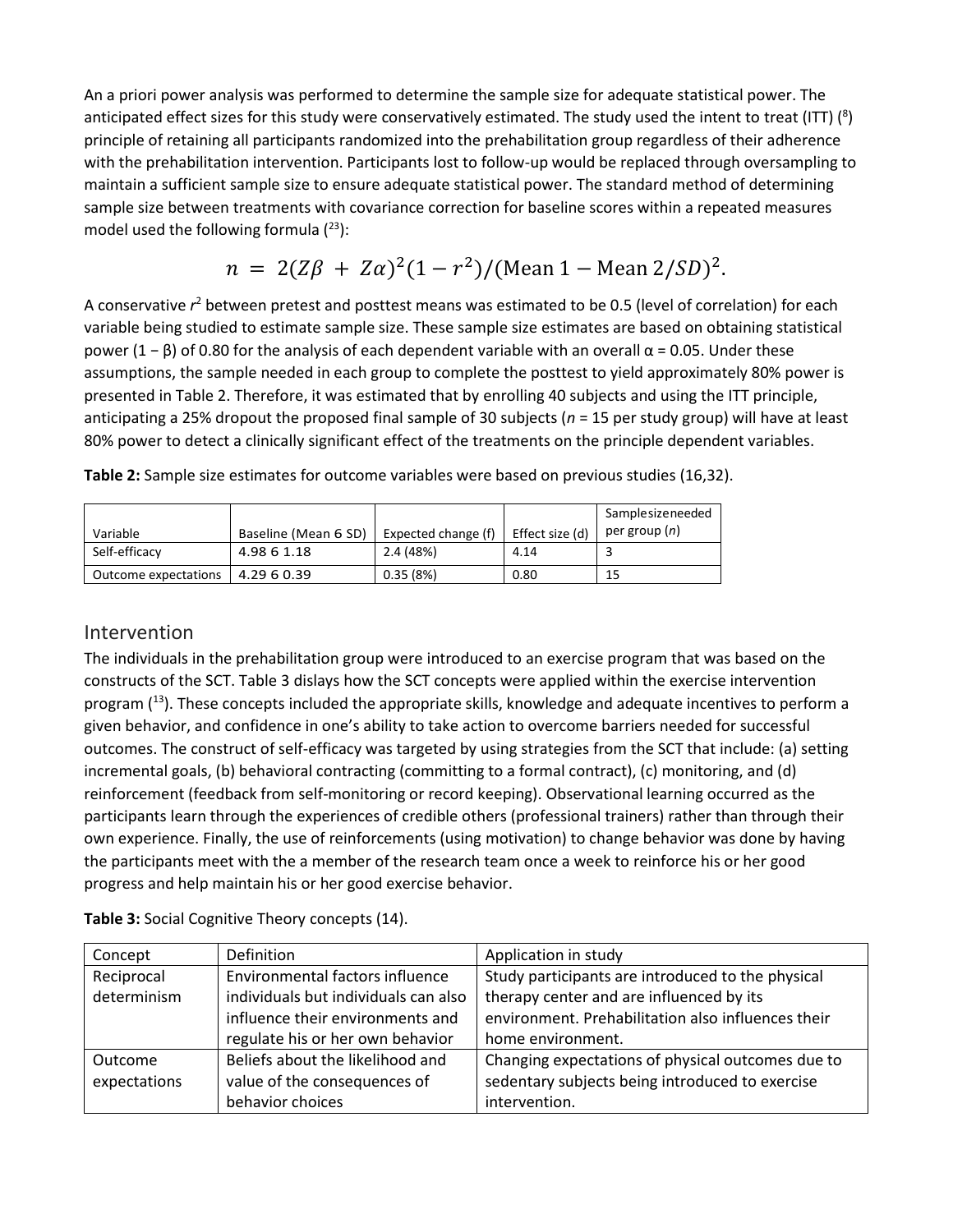| Self-efficacy   | Beliefs about personal ability to    | Subjects begin to believe in benefits of exercise as |  |  |  |
|-----------------|--------------------------------------|------------------------------------------------------|--|--|--|
|                 | perform behaviors that bring         | they see progress due to performing new behaviors    |  |  |  |
|                 | desired outcomes                     |                                                      |  |  |  |
| Collective      | Beliefs about the ability of a group | By belonging to the prehabilitation group, the       |  |  |  |
| efficacy        | to perform concerted actions that    | subjects believe that these concerted actions        |  |  |  |
|                 | bring about desired outcomes         | (Hawthorne effect) will bring about desired          |  |  |  |
|                 |                                      | outcomes.                                            |  |  |  |
| Observational   | Learning to perform new              | The subjects learn how to perform the new exercise   |  |  |  |
| learning        | behaviors by exposure to             | behaviors from watching the trained professionals    |  |  |  |
|                 | interpersonal displays of them       | perform the movements.                               |  |  |  |
| Incentive       | The use of rewards to modify         | The subject receives praise (positive reinforcement) |  |  |  |
| motivation      | behavior                             | from the trainers for performing the exercises       |  |  |  |
|                 |                                      | correctly. Subjects receive motivation to increase   |  |  |  |
|                 |                                      | good behavior.                                       |  |  |  |
| Facilitation    | Providing tools, resources, or       | Subjects are given a prehabilitation intervention    |  |  |  |
|                 | environmental changes that make      | booklet with directions to perform each individual   |  |  |  |
|                 | new behaviors easier to perform      | exercise. Therabands are provided. Trainers are      |  |  |  |
|                 |                                      | provided. They are brought into the facility that    |  |  |  |
|                 |                                      | changes their environment from normal settings.      |  |  |  |
| Self-regulation | Controlling oneself through self-    | Subjects keep a logbook, set goals to increase       |  |  |  |
|                 | monitoring, goal-setting,            | strength, and follow prehabilitation intervention    |  |  |  |
|                 | feedback, and self-instruction       | booklet.                                             |  |  |  |
| Moral           | Ways of thinking about harmful       | The subjects will be influenced by the progress they |  |  |  |
| disengagement   | behaviors (e.g., poor exercise       | make from the exercise intervention and will have a  |  |  |  |
|                 | habits)                              | change in the way they view harmful behaviors by     |  |  |  |
|                 |                                      | increasing good exercise habits.                     |  |  |  |

The prehabilitation treatment group was given a prehabilitation training booklet, which explained all 5 components of the prehabilitation training program, including warm-up, resistance exercises, flexibility exercises, step training, and a cool down. Components of this training program have been demonstrated to improve performance of functional tasks, knee pain, or the markers of rehabilitation among older adults  $(31)$ . The prehabilitation training booklet was based on previous guidelines for older adult exercise programs  $(^{28})$ .

One of the critical components of any exercise training program is the principle of specificity. This principle of training stipulates that the more closely the training mimics the evaluation method, the greater the improvement in the evaluation method as a result of the training  $(11)$ .

Participants were requested to complete the prehabilitation training protocol 3 times per week, once per week under the supervision of the project staff at the University's Physical Therapy Clinic and 2 times per week without supervision at home. All 3 prescribed sessions included the same warm-up, resistance exercises, flexibility exercises, step training, and a cool down. This method of partially supervising the exercise intervention has previously resulted in acceptable adherence by older participants without making unreasonable demands on their time commitment to the supervised exercise sessions  $(^{28,29,31})$ . Participants in this group were taught how to record each session of prehabilitation training in an exercise log.

A session of prehabilitation training included approximately 5 minutes of warming up, 15 minutes of resistance training exercises, 15 minutes of flexibility exercises, 10 minutes of step training, and 5 minutes of cool down exercises. The warm-up consisted of unweighted leg joint movements to increase blood flow to the muscles of the legs, trunk, and arms. Following the warm-up, participants completed 8 dynamic muscle strengthening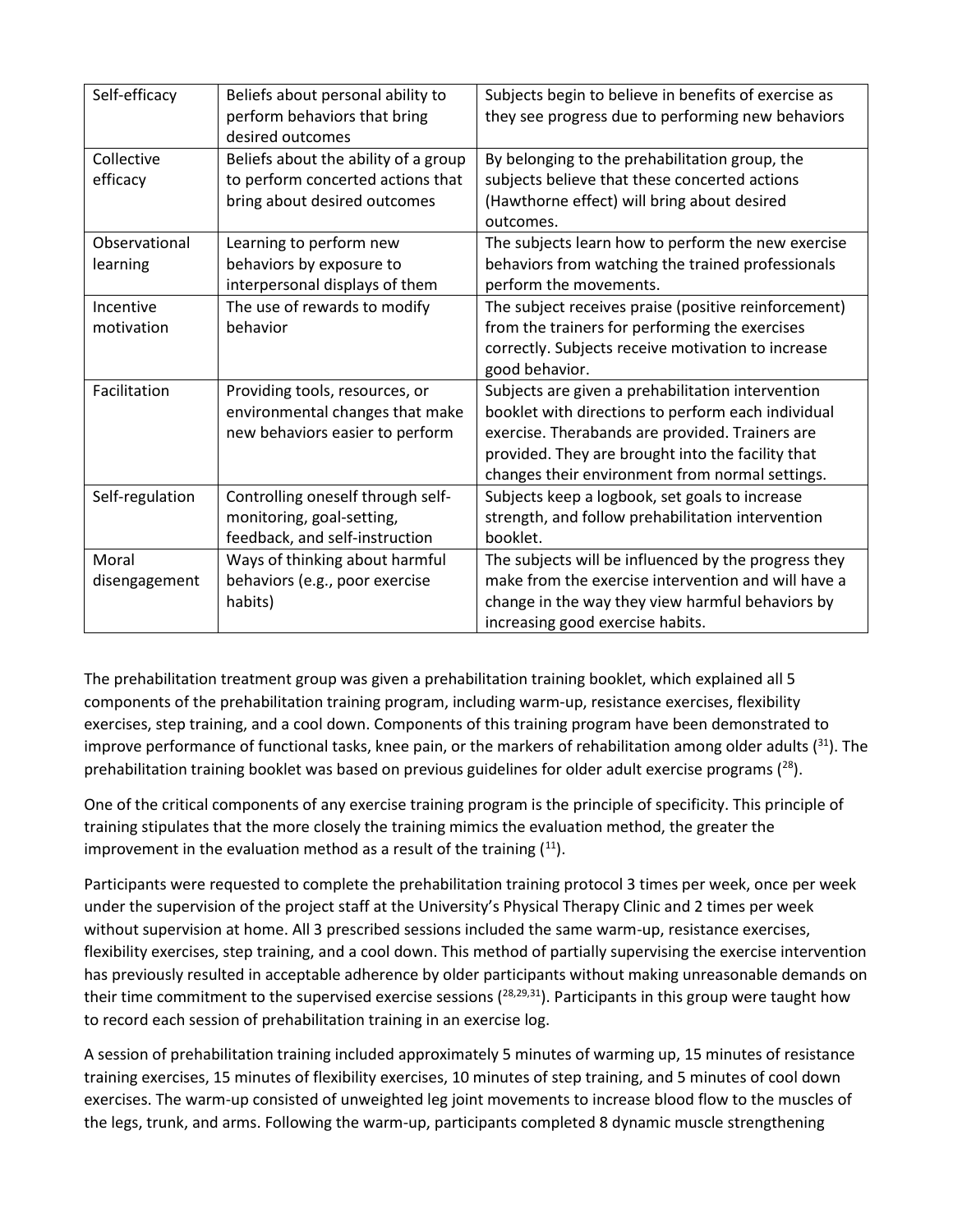exercises with elastic resistance, including squats, ankle dorsi/plantar, hamstring flexion, bicep curls, triceps extensions, chest press, and seated row. During the first training week, each participant performed 1 set of 10 repetitions of each strengthening exercise using an elastic band with sufficient resistance to produce "moderate" fatigue after the final repetition. Individual training progressed under the supervision of the researcher until weeks 7 and 8, during which each participant performed 1 or 2 sets of 10 repetitions of each exercise using an elastic band with sufficient resistance to produce "moderate" fatigue after the final repetition with a 2-minute rest between sets (approximately 20 minutes).

After completion of the resistance training exercises, within each session of prehabilitation, participants completed 6 flexibility exercises. Over the entire duration of the 8-week prehabilitation training program, the flexibility exercises included 2 repetitions of static stretching for 20 seconds for each flexibility exercise. The flexibility exercises emphasized knee extension/flexion, hip flexion/extension, trunk extension/flexion, and shoulder flexion/extension/rotation. After completion of the flexibility exercises, participants completed 3 steptraining exercises. These step-training exercises included going up and down a single step forward and then sideways to the left and right. During the first week of the prehabilitation program, participants completed 8 repetitions of each of the step exercise using a 2- or 3-inch step. The number of repetitions and the height of the step of each of these step exercises were increased over the 8-week prehabilitation intervention. During the eighth week of the prehabilitation program, participants completed 20 repetitions of each of the step exercises using a 4- or 7-inch step. The cool-down consisted of 5 minutes of unweighted leg joint movements of the muscles of the legs, trunk, and arms. If the participant was unable to complete the initial level of training or was unable to progress at any week in the 8-week training schedule, an individualized training program was developed for him or her, consistent with that participant's ability level. This individualized prehabilitation training program strived to have the individual achieve the same level of training for all 5 components as prescribed in the prehabilitation exercise booklet. The number of repetitions and sets for all components of the prehabilitation program was recorded in the exercise log.

#### Measurements

Self-efficacy to exercise and OEE were measured by using the SEE scale  $(19)$  and the OEE scale, respectively  $(27)$ . The 9-item SEE demonstrated reliability and validity  $(14,22)$ . This instrument asked participants to indicate how confident (ranging from 0 [not very confident] to10 [very confident]) they were in their ability to exercise 3 times per week for 20 minutes if (sample items): the weather was bothering them; they felt pain when exercising; and they felt tired. An average of the items was calculated, with higher values indicating greater SEE.

The OEE scale, which has demonstrated evidence of reliability and validity  $(^{27})$ , asks individuals to identify expected positive outcomes of engaging in exercise. Sample items from the 9-item OEE include: makes me feel better physically, makes my mood better in general, makes my muscles stronger, and gives me a sense of personal accomplishment. Item responses were based on a 5-point Likert scale ranging from 1 (strongly agree) to 5 (strongly disagree). The scale is scored by adding the responses to obtain the total score and dividing by the number of items.

#### Data Analysis

This study used the ITT (<sup>8</sup>) principle of retaining all subjects randomized into the prehabilitation group regardless of their adherence with the prehabilitation intervention. Repeated measures analysis of variance (RM-ANOVA) was used to determine the main effects of group (control vs. treatment), time (T1 vs. T2 vs. T3 vs. T4), and the interaction of group and time on the outcome variables. If significant main or interaction effects were detected with the RM-ANOVA, post hoc comparisons were conducted between the means using the Bonferroni (<sup>1</sup>) post hoc tests. These post hoc comparisons compensate to maintain the overall for Type 1 error at 0.05  $(^{21})$ .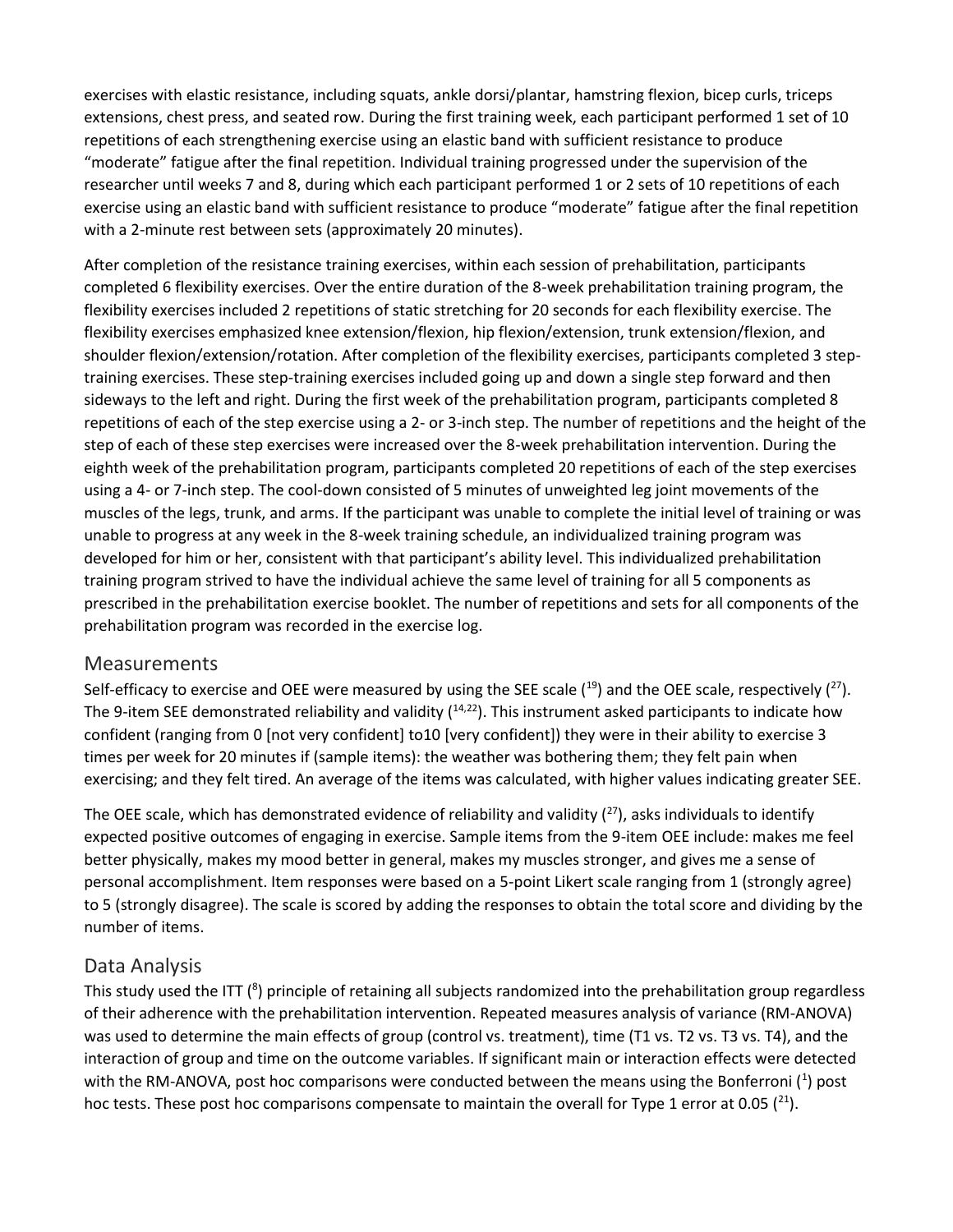Because of missing data during time 3 (T3), a secondary analysis was performed while excluding T3 data. This secondary analysis consisted of RM-ANOVAs being developed for each outcome variable while examining the effect of group (PRE vs. CON) and time over the remaining 3 data collection points (T1, T2, and T4). Although the attrition at T3 was higher than expected (50%), the attrition rate for T3 did not limit the results of the study. For all models, statistical significance was established as a *p* value < 0.05.

## Results

Demographic characteristics of the sample are shown in Table 4. Comparisons between the 2 study groups indicated no differences.

| Characteristic                 | N | %  | <b>PRE</b>               | <b>CON</b>     | р    |
|--------------------------------|---|----|--------------------------|----------------|------|
|                                |   |    | 16                       | 15             |      |
| Age                            |   |    | 60(8.3)                  | 67(9.5)        | 0.46 |
| <b>BMI</b>                     |   |    | 38.8 (8.8)               | 34.6 (7.6)     | 0.38 |
| Female                         |   | 70 | 10 (45%)                 | 12(56%)        | 0.33 |
| Male                           |   | 30 | 6 (38%)                  | 3(20%)         | 0.17 |
| Ethnicity                      |   |    |                          |                |      |
| African American               |   | 1  | 2(12.5%)                 | 1(7%)          | 0.52 |
| Hispanic                       |   | 3  | 0                        | 1(7%)          |      |
| White                          |   | 87 | 14 (87.5%)               | 13 (87%)       |      |
| Current marital status         |   |    |                          |                |      |
| Single                         |   | 7  | $\overline{\mathcal{L}}$ | 0              | 0.37 |
| Married/committed relationship |   | 8  | 12                       | 13             |      |
| Divorced/widowed               |   | 13 | $\overline{2}$           | $\mathfrak{p}$ |      |
| Knee affected                  |   |    | R-9, L-7                 | R-10, L-5      |      |

**Table 4:** Demographic characteristics of the subjects (N = 31).

## Self-efficacy for Exercise

Hypothesis 1 was evaluated using a RM-ANOVA, which included the within-factor time points (T1, T2, T3, and T4) and the between-group factor (PRE vs CON). The interaction of group and time was also evaluated. The dependent variable in this model was SEE. The time effect was nonsignificant, Wilks' Lamda = 0.89, *F*(3,15) = 0.606, *p* = 0.62. The between-group comparisons were also nonsignificant, *F*(1,17) = 0.034, *p* = 0.86. There was no significant interaction effect on SEE, Wilks' Lamda = 0.87, *F*(3,15) = 0.784, *p* = 0.52. However, the observed power for the main effect of time test was only 0.62 for time and 0.52 for the interaction between time and group. Neither the PRE group nor the CON group had a significant change in their SEE over the 4 data collection points of the study as seen in Figure 2.

**Figure 2:** Self-efficacy expectation means for group × time 4 data points. Note: Higher scores indicate higher selfefficacy expectation.

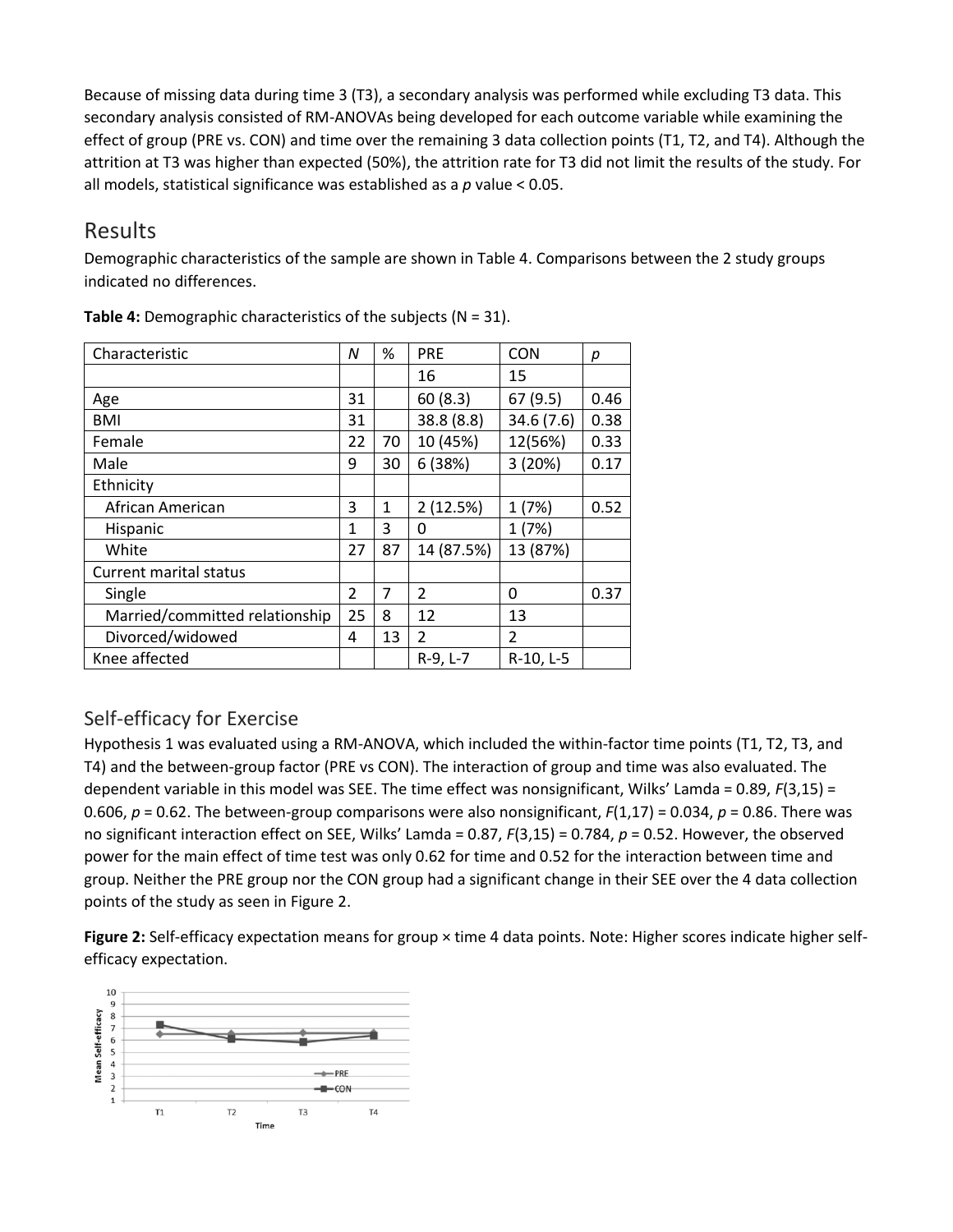A secondary analysis of SEE was performed because there were a high number of study participants (PRE 5, CON 6) who did not complete data collection at T3. To maximize statistical power, a secondary analysis of the SEE data was completed, excluding T3 data. There were several reasons for this loss of T3 data. Those reasons included (a) extended inpatient rehabilitation by 3 PRE and 4 CON subjects along with (b) medical complications like infections (1 PRE and 2 CON) and (c) cold symptoms causing one PRE to miss because of inability to leave their home. This resulted in a sample of 31 (*n* = 15 CON and *n* = 16 PRE) participants being evaluated.

This analysis examined the main effects of time (T1, T2, and T4) and group (PRE vs CON) and the group  $\times$  time interaction. The effect of time remained nonsignificant for SEE, Wilks' Lamda = 0.97, *F*(2,27) = 0.430, *p* = 0.655. There was no significant interaction effect on SEE, Wilks' Lamda = 0.96, *F*(2,27) = 0.537, *p* = 0.590. The observed power for this test was 0.113 for time and 0.130 for time × group. The between-group comparison was also nonsignificant, *F*(1,28) = 0.549, *p* = 0.465.

#### Outcome Expectations for Exercise

The evaluation of hypothesis 2 used a similar statistical model as above to determine significant differences in OEE within the sample over the duration of the study. There was a nonsignificant effect of time on OEE, Wilks' Lamda = 0.72, *F*(3,15) = 2.06, *p* = 0.146.

There was no significant interaction effect on OEE, Wilks' Lamda = 0.97, *F*(3,15) = 0.142, *p* = 0.933. The observed power for this test was 0.430 for time and 0.071 for time × group interaction. The between-groups comparison was nonsignificant,  $F(1,17) = 0.187$ ,  $p = 0.069$ , although there was a trend toward significance. Whether significance will be reached when the sample size is increased is unclear but likely.

The secondary analysis of OEE excluding T3 indicted a similar pattern as the initial analysis; only this time there was a significant effect of time on OEE, Wilks' Lamda = 0.709, *F*(2,27) = 5.75, *p* = 0.008. There was no significant interaction effect on OEE, Wilks' Lamda = 0.986, *F*(2,27) = 0.199, *p* = 0.821. The observed power for this test was 0.828 for time and 0.078 for time × group interaction. Although time was significant, between-group comparison was not *F*(1,28) = 0.604, *p* = 0.443. Post hoc analysis, using the Bonferroni correction method indicated that the groups significantly declined between T2 and T4. Additional planned comparisons using *T*-tests (independent and paired samples) looked at between groups and within group changes over time. These tests indicated no significant differences. The PRE and CON groups did not significantly change their OEE over the 3 data collection points of the study as seen in Figure 3.

**Figure 3:** Outcome expectations for exercise for group × time 3 data points. Note: Lower scores indicate higher outcome expectations for exercise.



## **Discussion**

The purpose of this study was to assess whether knee OA patients, scheduled for TKA, who participated in guided exercise before TKA had higher SEE and higher OEE than those who do not. The findings indicated no significant effect of the time, group, or group  $\times$  time on self-efficacy, which is not in support of our hypothesis. However, it is interesting to observe in Figure 2 that the SEE of the PRE seemed to be consistently maintained over the study, and actually trended upward after their TKA at T3 and T4, but did not increase to a significant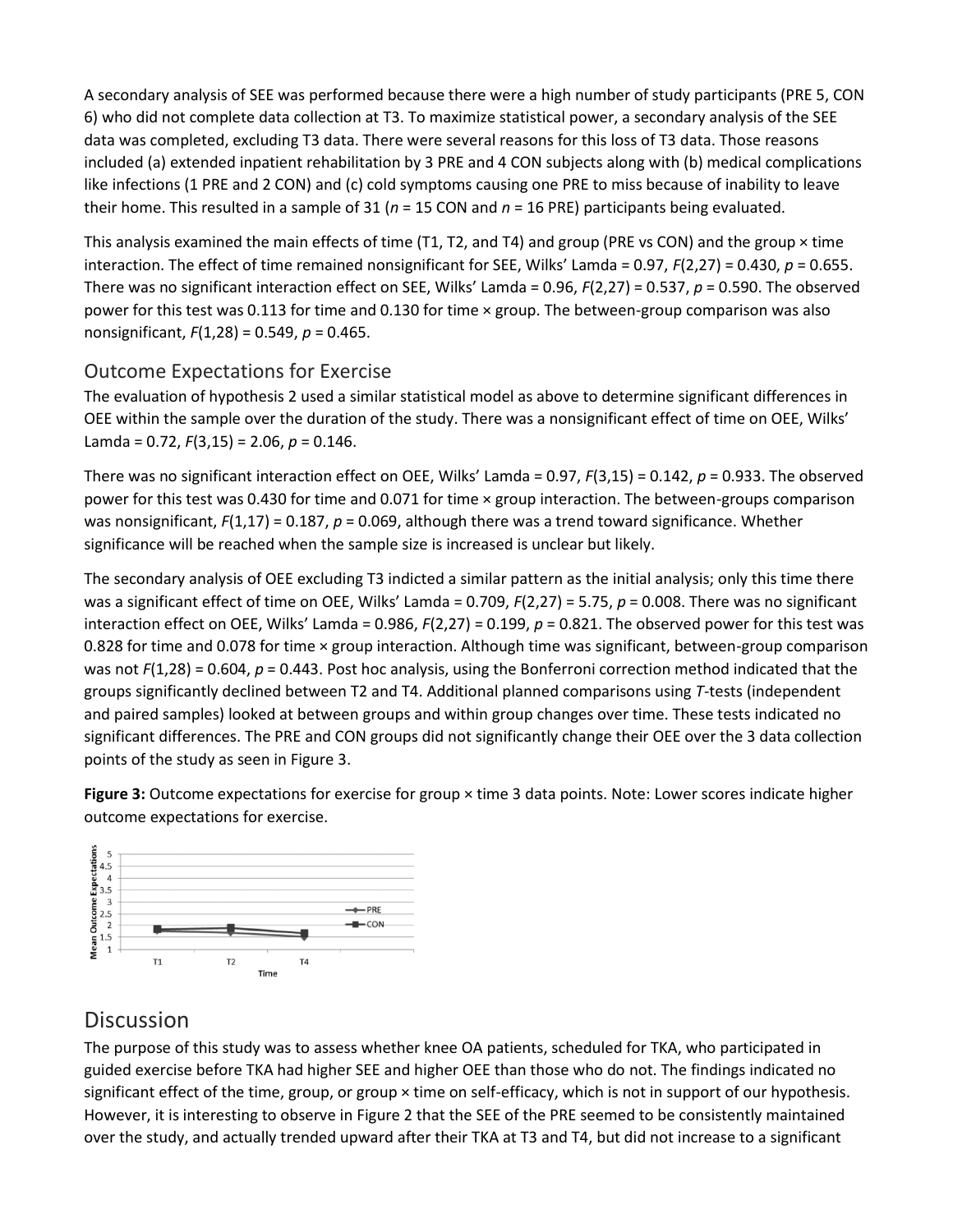difference. This trend was not observed in the CON group; the SEE of the CON demonstrated a downward trend before and after their TKA and only trended upward at T3 to T4 after starting into their rehabilitation. These trends observed among the PRE and CON groups are similar to previous studies that have shown an increase in SEE in patients who participated in exercise  $(10,25)$ . Other researchers have found that exercise interventions with knee OA patients after TKA resulted in improvements in these measures of self-efficacy (<sup>15</sup>). Although speculative, it is possible that with a larger sample size, this discernible trend for self-efficacy may have reached statistical significance but future investigations are needed to support this premise.

Regarding the variable OEE, our findings showed a significant time effect. The PRE and CON groups changed in their OEE between T2 and T4 (Figure 3). The CON group declined between T1 and T2 but improved at T4 as the PRE group maintained OEE scores at T2. The PRE group did not significantly change but steadily maintained their scores at T2 and improved their OEE scores from T1 to T4 over the course of the study. The PRE group had higher OEE scores than the CON group at T4, but the scores were not significantly different. Data presented in Figure 3 showed that the OEE of the PRE was maintained or trended upward while the OEE of the CON demonstrated lower scores than the PRE at T2 and T4.

Even though OEE scores of the PRE group did not increase significantly, they trended in the hypothesized direction of higher outcome expectations at T2, before their TKA, and remained higher than their baseline values after their TKA at T4. The CON groups' OEE scores decreased before their TKA and improved only slightly after their TKA. This increase of OEE at T4 for the CON group may be attributable to their participation in formal postoperative rehabilitation after their TKA, which may have positively influenced their expectations of the outcomes of their participation in exercise.

Outcome expectations, as described by the SCT, are beliefs that carrying out a specific behavior will lead to a desired outcome. This outcome expectation might be what the PRE group perceived to be the benefits of exercise (e.g., improving muscle strength, improved function, or feeling good in general). Through the exercise intervention, the PRE participants may have come to realize the value of the benefits of performing exercise and changing their behavior choices. As they may have realized and/or perceived results (e.g., better functioning and improved strength) because of the exercise program, they may have begun to change their outcome expectations. This interpretation of the findings supports the SCT with the PRE group having "past performance accomplishments, and a mastery of skills."

In summary, the outcomes of this study have revealed that preoperative exercise did not have an effect on SEE. The study did, however, demonstrate some evidence, although limited, that outcome expectations may be positively influenced through a prehabilitation exercise program. A limitation of this study is the relatively small sample size; therefore, future studies are encouraged to examine a larger group of participants to increase the statistical power of the analysis. Despite this limitation, major strengths of this study include using a randomized controlled trial design and examining the role that prehabilitation may have on psychological outcomes that, in turn, may be associated with postoperative exercise capacity and functional outcomes. It was not within the scope of the present study to examine the influence of prehabilitation-induced changes in psychological parameters (e.g., self-efficacy and outcome expectations) on postoperative outcomes, such as functional ability. Given that previous work demonstrates an influence of prehabilitation on postoperative functioning, along with the fact that the present study suggests that prehabilitation may influence outcome expectations, a logical next step would be to see if prehabilitation-induced changes in outcome expectations is linked with postoperative physical functioning. It would also be informative if future studies examined whether a preoperative exercise intervention could influence a patient's length of rehabilitation, lower cost of healthcare services, expedite return to work time, and improve overall quality of life. Additionally, future research assessing the participant's perceptions of the benefits of the prehabilitation exercises would be useful. Furthermore, additional research considering dispositional tendencies and perceptions of confidence in the physical therapist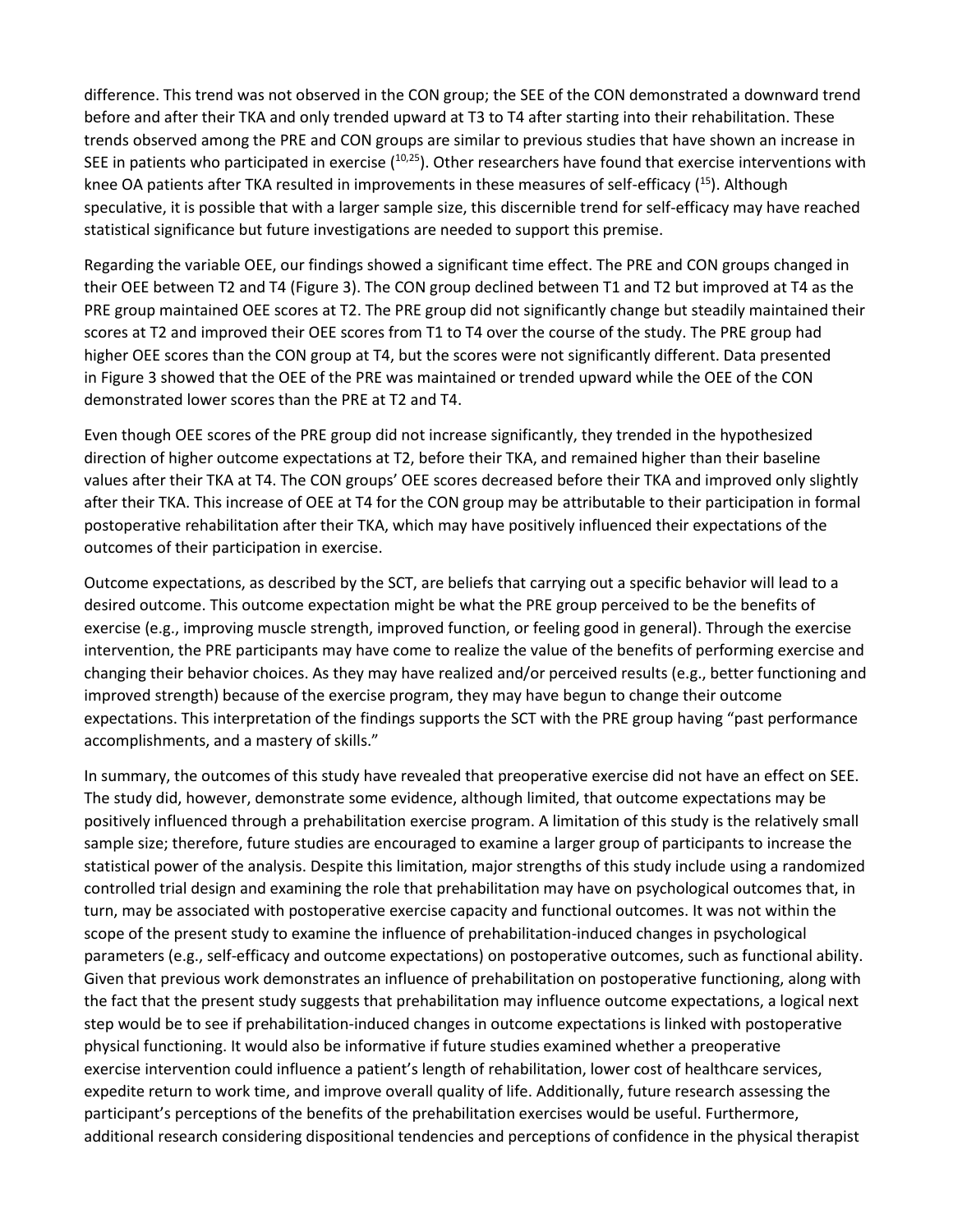are warranted. Finally, research testing specific strategies to enhance self-perception of confidence and strategies to improve outcome expectations are needed.

## Practical Applications

This study indicates that a prehabilitation exercise program performed by patients with knee OA before TKA may enhance their OEE after the surgery. Enhancing these perceptions is hypothesized to increase the likelihood that the patient will actively engage in their prescribed rehabilitation program and continue to exercise after formal rehabilitation.

## Acknowledgment

This study was supported by the Bellarmine Fellowship Fund and Hygenic Research Fund.

## References

- 1. Abdi H. Bonferroni and Sidak Corrections for Multiple Comparisons. Thousand Oaks, CA: SAGE, 2007.
- 2. ACSM. Guidelines for Exercise Testing and Prescription (8th ed.). Philadelphia, PA: Lippincott, Williams, & Wilkins, 2009.
- 3. Bandura A, ed. Self-efficacy the Exercise of Control. New York, NY: W.H. Freeman Company, 1997.
- 4. Barbay K, Barbay K. Research evidence for the use of preoperative exercise in patients preparing for total hip or total knee arthroplasty. Orthop Nurs 28: 127–133, 2009.
- 5. Beaupre LA, Lier D, Davies DM, Johnston DB, Beaupre LA, Lier D, Davies DM, Johnston DBC. The effect of a preoperative exercise and education program on functional recovery, health related quality of life, and health service utilization following primary total knee arthroplasty. J Rheumatol 31: 1166–1173, 2004.
- 6. Brown K, Kachelman J, Swank A, Quesada P, Nyland J, Malkani A, Topp R. Predictors of functional task performance among patients scheduled for total knee arthroplasty. J Strength Cond Res 23: 436–443, 2009.
- 7. Brown K, Swank AM, Quesada PM, Nyland J, Malkani A, Topp R. Prehabilitation versus usual care before total knee arthroplasty: A case report comparing outcomes within the same individual. Physiother Theory Practice 26: 399–407, 2010.
- 8. Chow S-C, Lui J-P. Design and Analysis of Clinical Trials: Concept and Methodologies. New York, NY: Wiley-Interscience Publication, John Wiley and Sons, 1998.
- 9. Der Ananian C, Wilcox S, Saunders R, Watkins K, Evans A. Factors that influence exercise among adults with arthritis in three activity levels. Prev Chronic Dis 3: A81, 2006.
- 10. Ettinger WH, Burns R, Messier SP, Applegate W, Rejeski WJ, Morgan T, Shumaker S, Berry MJ, O'Toole M, Monu J, Craven T. A randomized trial comparing aerobic exercise and resistance exercise with a health education program in older adults with knee osteoarthritis. The Fitness Arthritis and Seniors Trial (FAST). JAMA 277: 25–31, 1997.
- 11. Fleck S, Kraemer WJ. Designing resistance training programs (2nd ed.). Champaign, IL: Human Kinetics Books, 1997.
- 12. Fletcher JS, Banasik JL. Exercise self-efficacy. Clin Excell Nurse Pract 5: 134–143, 2001.
- 13. Glanz K, Rimer BK, Viswanth K, eds. Health Behavior and Health Education, Theory, Research, and Practice (4th ed.). San Francisco, CA: Jossey-Bass, 2008.
- 14. Grembowski D, Patrick D, Diehr P, Durham M, Beresford S, Kay E, Hecht J. Self-efficacy and health behavior among older adults. J Health Soc Behav 34: 89–104, 1993.
- 15. Harnirattisai T, Johnson RA. Effectiveness of a behavioral change intervention in Thai elders after knee replacement. Nurs Res 54: 97–107, 2005.
- 16. Hootman JM, Macera CA, Ham SA, Helmick CG, Sniezek JE, Hootman JM, Macera CA, Ham SA, Helmick CG, Sniezek JE. Physical activity levels among the general US adult population and in adults with and without arthritis. Arthritis Rheum 49: 129–135, 2003.